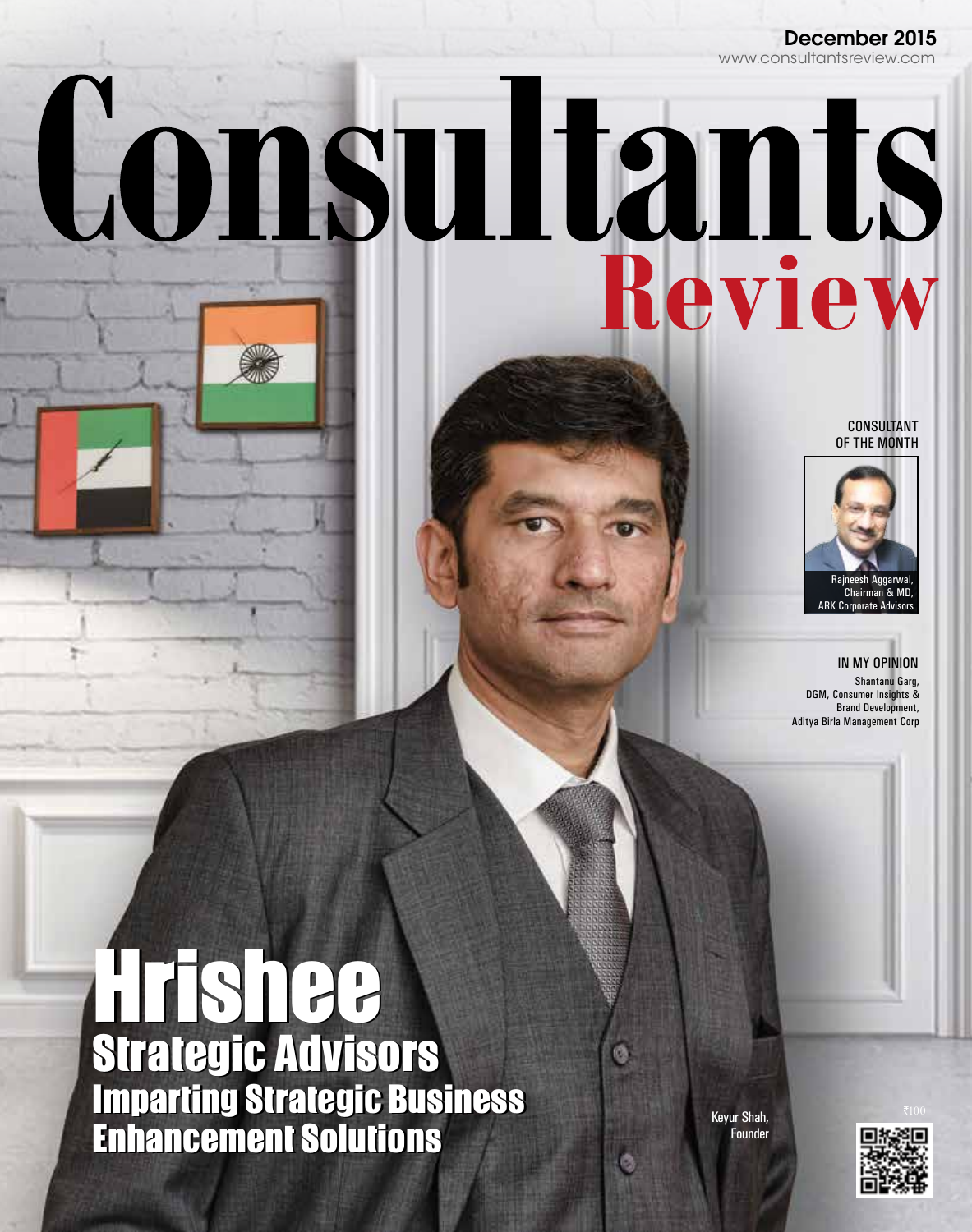| | December 2015 10 Consultants Review | | December 2015 11 Consultants Review

# Hrishee Strategic Advisors **Imparting Strategic Business Enhancement Solutions**

amily owned businesses form the backbone of<br>the Indian economy as they contribute about<br>two-thirds of India's GDP and employ about half<br>of the Indian workforce. While some of these<br>businesses go on to become huge successes amily owned businesses form the backbone of the Indian economy as they contribute about two-thirds of India's GDP and employ about half of the Indian workforce. While some of these businesses go on to become huge successes percent of the family businesses survive till the third generation and only a meager four percent are able to go beyond that. With the lack of proper management, nepotism and lack of a professional approach to work are a few of the causes that plague this large sector of the Indian economy.

While going for advice, we all want to put our trust in Subject Matter Experts. The same is true in case of companies looking for financial advice. "Most companies would want a Deloitte or KPMG or E&Y to advise them. However, small business does not have enough resources to afford the bigwigs". These companies have no choice but to fall back upon smaller consulting firms that are only able to support a particular task-based requirement. Hence, the consulting market in India is facing a dearth of

strategy partners who can partner with clients, provide implementable advice, have high quality standards and yet not cost a bomb.

Having identified these shortcomings, Keyur Shah founded Hrishee Strategic Advisors (HSA) in 2003, a newage Strategic Advisory, Business & Financial Management consulting firm that provides "Next Level Solutions".

"Any country's economy thrives where there is inclusive growth. It is essential for any economy's success to not just have big businesses thrive but also have small businesses doing well. This is where we come in," he adds. The organization assists and guides family owned businesses understand their business better and eventually help them raise funds to ensure future growth.

## **Providing Next Level Solutions**

This new-age Strategic Advisory, Business & Financial Management consulting firm believes in providing "Next Level Solutions" to help clients attain the next level of growth.

Founded in 2003, the organization has steered over 15+ small but prestigious clients in their 'business transformation' journeys, and has come a long way since its inception. However, like anything new and disruptive, the company had to fight against the 'preconditioned mindset' of many prospects that came across as a bottleneck for initiating new relationships. Without being fazed by the challenges, the motivated team braved through the days of gradual customer

> acquisition. As their initial clients engaged with them, they reviewed the deliverables and admired the company's professional culture and work ethics. This resulted in repeat business from existing clients. "Adding to this, referrals from our happy customers also acted as



**By Rachita Sharma**

Keyur Shah, Founder

G